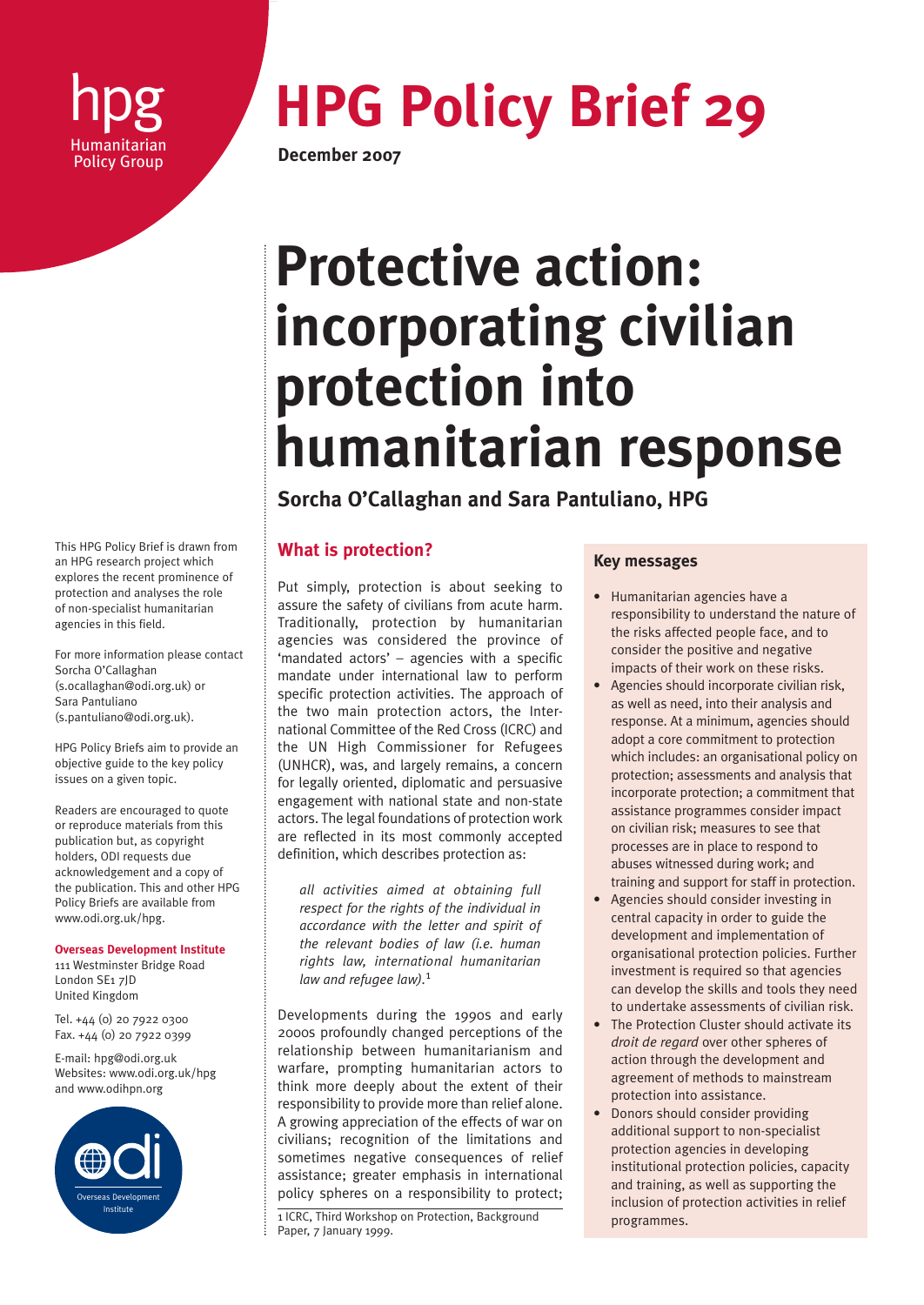and closer linkages between humanitarian action and the wider policy agenda all combined to expand the focus of humanitarian action to encompass issues of civilian safety.

As a result of these changes, the number of protection actors has increased and protection itself has evolved. It has become a visible and vocal activity in all forms of relief response, from natural disasters to complex emergencies. Protection is one of the 11 core areas of humanitarian action coordinated under the cluster approach. It is no longer the exclusive preserve of mandated actors; an unprecedented number and array of new protection agencies are active, working more closely with affected communities and drawing on links with other political and military actors in their efforts to increase civilian safety. As a result, the overall focus of protection has shifted away from a primary preoccupation with working diplomatically with national duty-bearers (the meso level) to a new emphasis on the responsibility of international actors (the macro level) and on programmatic work within communities (the micro level).

The developments described here have also affected how protection is understood. Many agencies, while continuing to accept the ICRC definition as the overarching normative framework, have also developed more accessible working definitions which emphasise safety rather than rights. Arguably, these working definitions distil a distinctive humanitarian element from the all-encompassing ICRC definition, in that they focus on the more acute forms of suffering (see Box 1). The recasting of protection in non-legal language has also proved a more fruitful entry-point for some non-specialist agency discussions on how to ensure that protection principles are incorporated into other assistance programmes.

# **Different levels of protection involvement**

There are a number of reasons why humanitarian agencies are cautious about engaging in protection. The first relates to capability, and the fact that humanitarian workers, unlike military actors for example, are generally unable to physically protect civilians against imminent attack. Linked to this is a concern that humanitarian agencies engaging in protection 'substitute' for more effective protective action by the responsible authorities, or may disguise the international community's failure to address protection imperatives through more robust means. On a more pragmatic level, agencies report a high degree of confusion about protection and how it should be approached. Within the humanitarian field it is questionable whether nonspecialist humanitarian agencies have the requisite skills or capacity to undertake technical protection

#### **Box 1: Agency approaches to protection**

- ICRC: Protection encompasses those activities aimed at preventing and/or putting an end to violations of the rights of individuals and ensuring that authorities and belligerents meet their obligations in accordance with the letter and the spirit of International Humanitarian Law (IHL) and other fundamental rules which protect individuals in situations of violence. These activities seek to affect the causes of abuses, not their consequences.
- UNHCR: a range of concrete activities that ensure that all women, men, girls and boys of concern to UNHCR have equal access to and enjoyment of their rights in accordance with international law. The ultimate goal of these activities is to help them rebuild their lives within a reasonable amount of time.
- UNICEF and Save the Children: freedom from violence, injury or abuse, neglect, maltreatment or exploitation.
- OCHA and International Rescue Committee: all activities aimed at ensuring full respect for the rights of the individual in accordance with international human rights law, IHL and refugee law.
- Norwegian Refugee Council (NRC): protection of refugees and IDPs involves protection of rights pursuant to internationally accepted conventions, principles and standards.
- Oxfam: safety from violence, coercion and deliberate deprivation.
- MSF-H: freedom from violence, abuse and deliberate neglect.
- WFP: safe and dignified programming.

programmes, and if they do so they may undermine the work of more specialist actors. Finally, there is the argument that humanitarian protection jeopardises programmes: protection is a contentious and overtly political form of humanitarian action, and so may have attendant risks for programmes, staff and beneficiaries.

While these are legitimate concerns, they are not the basis for inaction in every situation. Rather, they suggest that the potential scope and limitations of humanitarian protection should be clearly understood and articulated in different contexts. In light of the horrific consequences of conflict for civilians, humanitarian agencies have a responsibility to understand the nature of the risks affected people face, and to consider the positive and negative impacts of their work on these risks. While the role of humanitarian actors in protection may be limited, in certain contexts and, for certain communities, protection work can save lives, help create safer options for affected communities or alleviate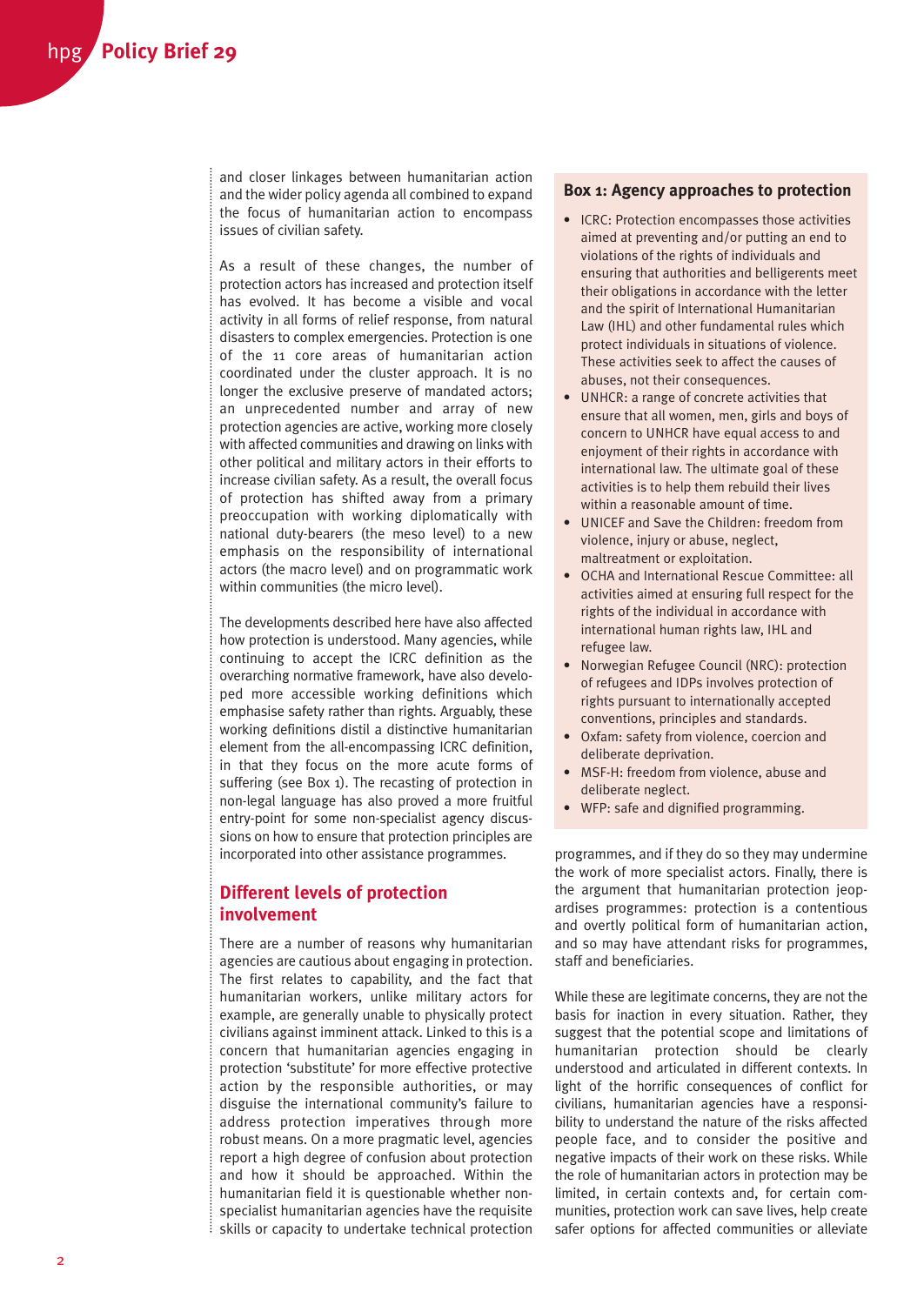| Table 1: Organisational and capacity requirements associated with different levels of |  |  |
|---------------------------------------------------------------------------------------|--|--|
| protection                                                                            |  |  |

| <b>Type</b>       | <b>Mainstreaming</b>                                                                                                                                                                                                                                                                                                                                                                                                                                                          | <b>Protective action</b>                                                                                                                                                                                                                                                                                                                                                                                                                             | Specialist (or stand-alone)<br>protection programming                                                                                                                                                                                                                                                                                                 |
|-------------------|-------------------------------------------------------------------------------------------------------------------------------------------------------------------------------------------------------------------------------------------------------------------------------------------------------------------------------------------------------------------------------------------------------------------------------------------------------------------------------|------------------------------------------------------------------------------------------------------------------------------------------------------------------------------------------------------------------------------------------------------------------------------------------------------------------------------------------------------------------------------------------------------------------------------------------------------|-------------------------------------------------------------------------------------------------------------------------------------------------------------------------------------------------------------------------------------------------------------------------------------------------------------------------------------------------------|
| <b>Definition</b> | The incorporation of protection<br>principles and concerns into relief<br>programming. A risk analysis is<br>undertaken and programmes are<br>designed in order to minimise risk<br>to the degree possible.                                                                                                                                                                                                                                                                   | Projects or activities that have<br>both assistance and protection<br>objectives, or are a means of<br>addressing protection problems<br>through assistance. Can involve<br>activities such as advocacy or<br>assistance work.                                                                                                                                                                                                                       | Dedicated protection projects<br>are undertaken in parallel with<br>other assistance work.<br>Undertaken by specialist<br>protection agencies, these<br>projects have the primary<br>objective of meeting protection<br>needs of civilians.                                                                                                           |
| <b>Examples</b>   | Incorporating protection<br>considerations into water and<br>sanitation programmes. For<br>example, considering lighting<br>around latrines, family (non-<br>communal) latrines and<br>monitoring latrine use to ensure<br>safety.                                                                                                                                                                                                                                            | Strategically using interventions<br>to enhance protection such as<br>protection by presence or<br>targeting assistance to<br>at-risk populations.<br>Fuel-efficient stoves.<br>Information campaigns on places<br>of return.<br>Advocacy towards local<br>authorities to change relocation<br>policies.                                                                                                                                             | Rule of law programmes.<br>Registering refugees and<br>assisting with documentation.<br>Monitoring IHL and reporting to<br>authorities on adherence.<br>Medical and psychosocial care to<br>survivors of GBV.                                                                                                                                         |
| Capacity          | Assistance staff have basic<br>knowledge of protection, are<br>able to monitor trends and adapt<br>programmes accordingly.<br>Requires minimum level of<br>dedicated capacity at<br>headquarters, with at least<br>periodic support in-country<br>for a fixed period. Requires<br>organisational policy on, and<br>commitment to, protection.<br>Senior managers' appraisals<br>incorporate protection. Training<br>required to ensure good basic<br>knowledge of protection. | Requires some dedicated<br>protection capacity at field level<br>in order to ensure consistent<br>protection training and skills<br>development. Also requires<br>dedicated capacity at<br>headquarters.<br>Requires organisational policy<br>on, and commitment to,<br>protection. Senior managers' and<br>project staff appraisals<br>incorporate protection.<br>Requires training and tools and<br>methodologies to undertake<br>protection work. | Requires specialist staff to<br>implement programmes with<br>technical support from<br>headquarters. Organisational<br>policy on and commitment to<br>protection. Senior managers' and<br>project staff appraisals include<br>protection. Requires consistent<br>training and established tools<br>and methodologies to undertake<br>protection work. |
| <b>Funding</b>    | Central funding to support<br>training and capacity<br>requirements.                                                                                                                                                                                                                                                                                                                                                                                                          | Central funding to support<br>training and capacity<br>requirements.                                                                                                                                                                                                                                                                                                                                                                                 | Central funding to support<br>training and capacity<br>requirements.<br>Requires dedicated resources<br>and budget lines at field level.                                                                                                                                                                                                              |

the effects of abuse. The question, therefore, is not *whether* humanitarian organisations have a responsibility to consider issues of civilian safety in their work, but rather *how far* this responsibility extends.

In general, protection activities are divided into two types: 'mainstreaming protection', which involves incorporating protection principles into relief programming, and 'stand-alone' or 'specialist' programmes or activities that have protection as their primary or sole objective. However, between these two lies a comprehensive body of work that fits into neither category, but which is increasingly pursued by many agencies. These activities – which are termed 'protective actions' for the purposes of this paper – can have both assistance *and* protection objectives, or can be a means of addressing protection problems through assistance. Table 1 sets out the difference between mainstreaming, protective action and specialist action, highlighting capacity and funding requirements for each.

# **A universal 'core commitment' to protection**

Despite the complexity and challenges involved, responsibility for determining agency practice on protection is often left to individual protection officers in the field, rather than emerging out of clear guidance developed at an organisational level. While there is a need for field programmes to be sufficiently flexible to decide which protection activities are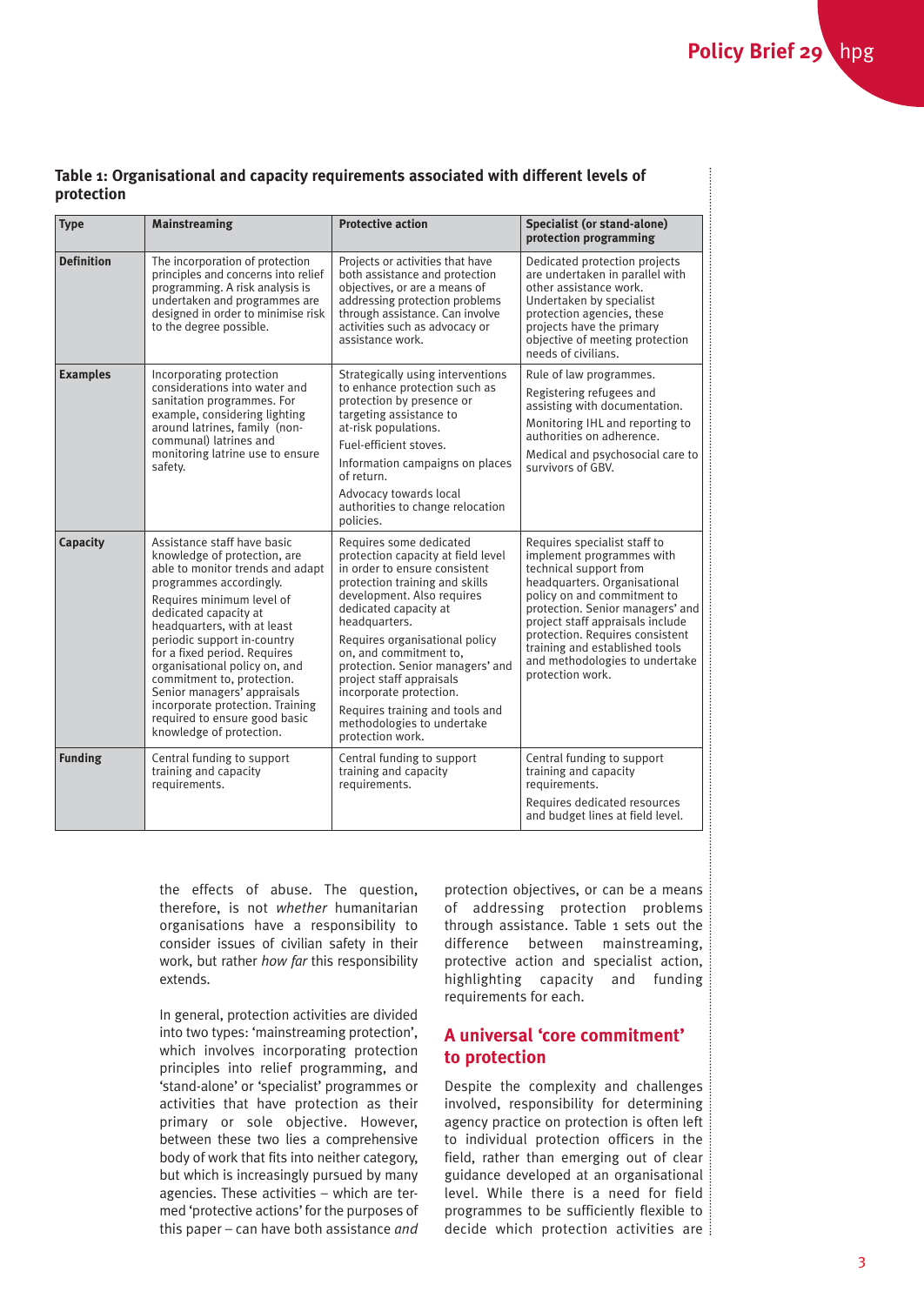#### **Box 2: Non-specialist approaches to protection: WFP and Oxfam**

In response to the Secretary-General's call in 1997 that all UN agencies must integrate human rights into their work, as well as prompts from other UN agencies that WFP should use its large field presence for protection, the agency began a multiyear research project into protection. This research showed that hunger was frequently distorted by protection issues, and that food distribution often indirectly resulted in protection problems. The main findings were that an organisation with the profile, influence and coverage of WFP could potentially have a major impact in protection without departing from its overall goal of hunger reduction (HPG Livelihoods and Protection meeting, 26 April 2007). For WFP, protection means 'safe and dignified programming'. This incorporates three elements: employing a protection-oriented analysis of hunger; seeking to ensure that programming does not incur new risks; and agreeing procedures for action when abuses are witnessed.

Oxfam has spent a number of years considering its protection responsibilities. Following a 2006/2007 internal review of its protection work, senior managers agreed that Oxfam would, at a minimum, mainstream protection into all of its assistance programming, and clarified what 'mainstreaming protection' means for the organisation. The agency also decided that it should build on its experience in dedicated protection programming in situations of forced displacement and sexual violence, make such programming a dedicated focus area and invest in capacity and skills development (R. Hastie et al., *Protection: Mainstreamed, Integrated or 'Stand Alone' Programmes?*, Oxfam Internal Discussion Paper, 2007, p. 2.

most appropriate in a given context, such decisions should be guided by overall institutional protection policies. Clarifying organisational positions would help reduce the level of confusion and duplication of roles amongst humanitarian organisations, and ensure that operational agencies play a part in enhancing, rather than undermining, the protection activities of specia-list agencies. It would allow decision-making on protection to be guided by organisational considerations – such as mandate, capacity and expertise – rather than personal preference. It would help to ensure that considerations of civilian risk are integral to how humanitarian organisations respond to crises, rather than simply an additional activity for those with the time, interest and capacity. Finally, it would help to clarify the minimal, but important, role that traditional relief agencies can play in protection, so that concerns about 'substitution' can be countered.

HPG recommends that each humanitarian organisation, at a minimum, adopts a 'core commitment' to protection. This core commitment encompasses mainstreaming protection into their relief operations as outlined above, as well as the facility to respond to protection incidents encountered during the provision of assistance. Thus, this core commitment involves the following five programmatic and organisational elements:

1. **Setting out an organisational policy on protection that elaborates what protection means for the organisation:** any policy should be framed by international humanitarian law (although the protection approach may not be explicitly legalistic), and organisations should elaborate their approach to protection and their scope of work.

- 2. **Providing training and support for staff on protection to ensure they understand it and can identify and respond to threats encountered in the course of their work:** dedicated protection support is preferable to allow the development of protection policies, staff training and facilitation of protection on the ground with the aid of simple, context-specific tools.
- 3. **Ensuring assessment and analysis to take account of risk as well as need:** analysis is required to understand what violations, threats or abuses civilians are facing, and whether humanitarian interventions can play any role in mitigating these. Participatory assessment is crucial in this regard.
- 4. **Ensuring assistance considers possible impacts on civilian risk:** the key determinant in integrating protection into assistance is ensuring that it is considered in all stages of the project cycle, from design to monitoring and evaluation. While checklists and other tools are available to facilitate this, the presence of dedicated protection staff to provide ongoing support to programmes is preferable.
- 5. **Establishing processes to respond to abuses witnessed during work:** protocols should be put in place to guide staff in how to respond when they witness abuse. Potential responses will depend on the agency and context, and will include: (1) engaging the responsible authorities; (2) referring information to experienced protection agencies; (3) assisting affected individuals in accessing services; and (4) adapting programmes.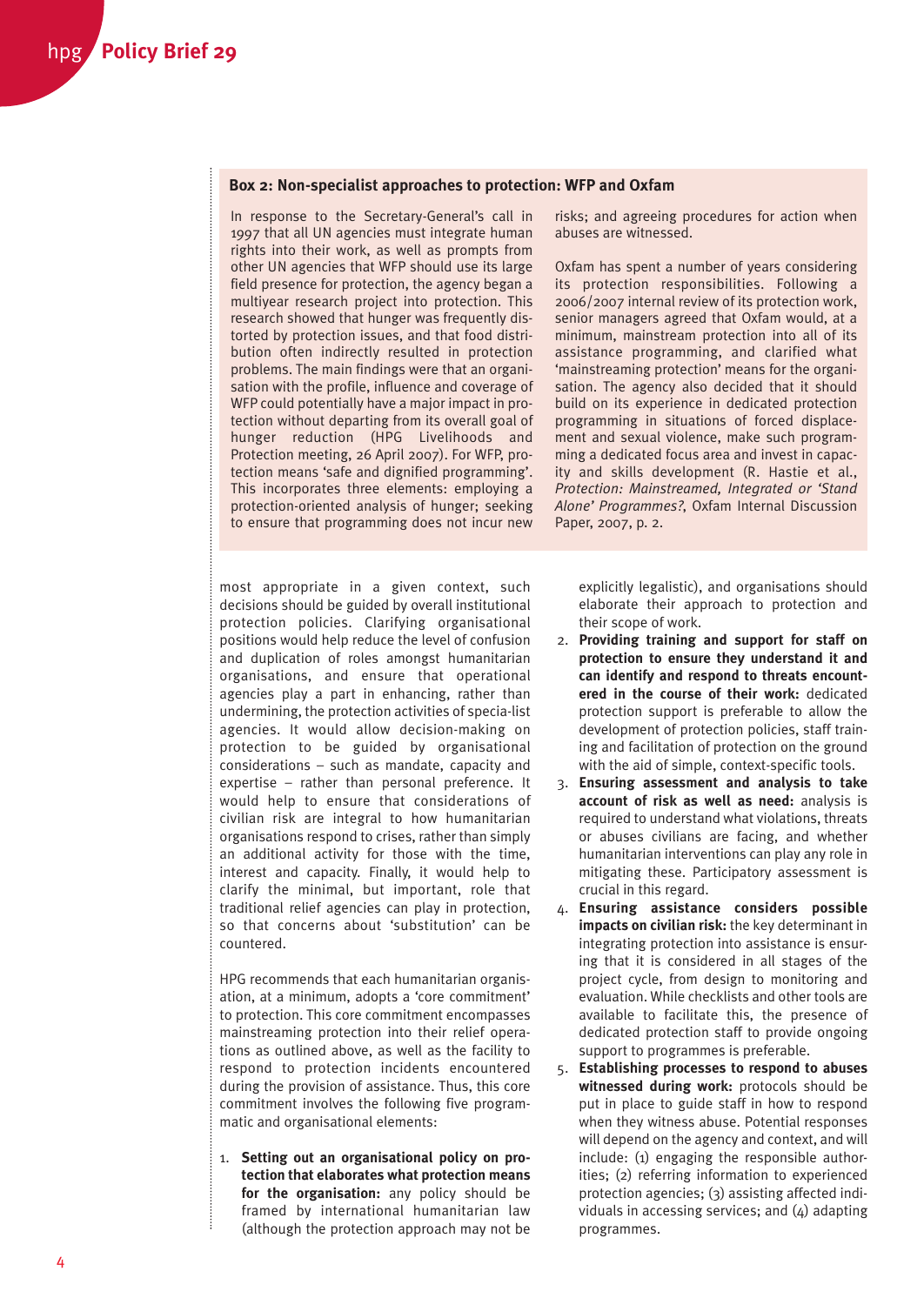### **Figure 1: Incorporating protection into the project cycle**

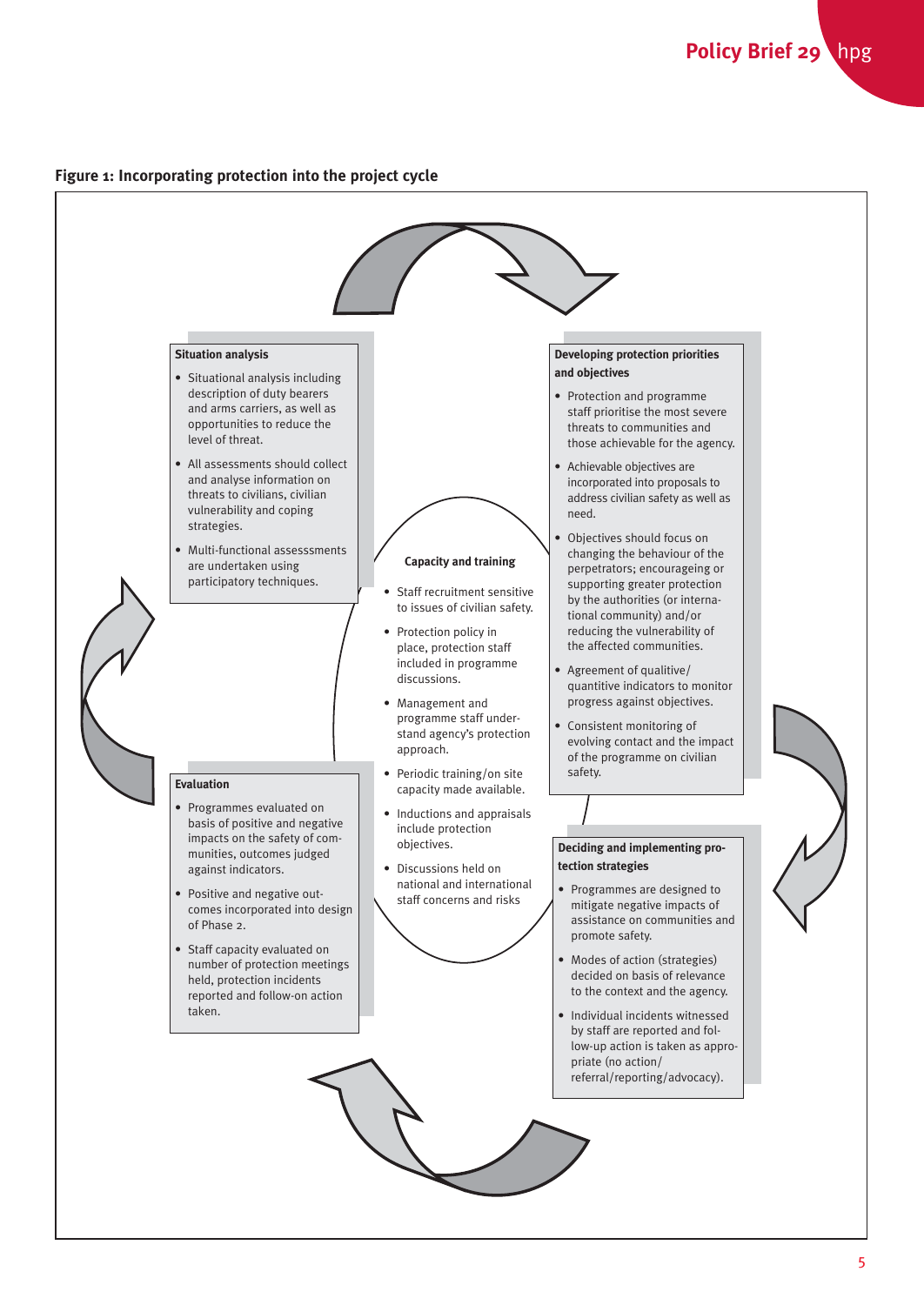## **More comprehensive protection approaches by non-specialist agencies**

Some organisations may choose to go further than adopting the core commitment to protection outlined above. While there is no blueprint to help agencies decide the limits of their engagement, key organisational considerations include:

- the profile of the agency concerned (e.g. strict neutrality and impartiality may mean that some agencies are less amenable to protection work);
- the degree of fit with the agency's work (e.g. the work of emergency response actors or medical agencies may be more proximate to civilian abuse and thus protection may be more relevant);
- the level of risk involved (protection may increase risk to staff, programmes and beneficiaries, particularly where the government is one of the main perpetrators of violence);
- the capacity of the organisation to take on additional responsibilities (both the amount and type of capacity available in the organisation); and
- the added value of the agency assuming an expanded role in protection (e.g. larger agencies with greater influence may bring unique leverage).

Additional factors may be relevant in determining whether an agency should take on protection roles in a specific context. These include the capacity and willingness of the authorities to respond; the capacity of affected communities to address protection concerns themselves; the agency's expertise and experience in the issues concerned; and the degree of complementarity between the proposed work and that of specialist protection agencies.

A wide range of protective actions are possible, but can be largely grouped into two different areas:

- 1. **Enhancing protection through the strategic use of humanitarian assistance:** there are a number of ways in which humanitarian assistance can be used strategically to enhance protection, including the deployment of aid workers in order to increase protection through presence; targeting assistance to specific locations or communities so as to reduce tensions or vulnerability; or placing conditions on the delivery of assistance in order to encourage compliance with protection standards. Each approach has its limitations and, to a certain extent, involves compromising the principle of impartiality.
- 2. **Dedicated programming to reduce vulnerability and decrease threats**: there are a wide variety of practical measures that non-specialist actors can take to increase the protection of affected

#### **Box 3: Collective advocacy in northern Uganda and Darfur**

In northern Uganda, government intimidation has ensured that the majority of humanitarian actors have shied away from challenging the state on its responsibility to protect its citizens. Those that have spoken out have been intimidated – both locally and nationally. These issues were brought into sharp focus following the publication of a report by the Civil Society Organisations for Peace in Northern Uganda (CSOPNU) in March 2006. This highlighted the findings of an earlier study, hotly disputed by the government, which put the crude mortality rate in Gulu, Kitgum and Pader well above emergency thresholds, with an estimated 1,000-plus excess deaths per week. Murder was found to be the third most common cause of death, with nearly 4,000 killings in the period January–June 2005. Soon after the release of the report, humanitarian representatives were called to a meeting at President Yoweri Museveni's ranch, where they were told that NGOs were to remain silent on issues of government responsibility.

While advocacy is also sensitive and risky in Darfur there have been some successes. Joint advocacy by humanitarian and diplomatic actors was successful in removing legislative obstacles to assistance for rape survivors. Under Article 48 of Sudan's Criminal Code, rape victims were obliged to report the incident to the police in a 'Form Eight' report before they could receive medical treatment. This was a major barrier to treatment as victims frequently did not trust the authorities, and rapes were generally not reported – a fact which the authorities used to substantiate their position that claims of sexual violence were fabricated. Sudanese medical staff were also concerned about retaliation from the authorities, including harassment, intimidation and even prosecution, if they did not comply. Advocacy by UNICEF, the UN Population Fund (UNFPA), UNDP and the IRC, with support from local diplomatic representatives, led to the reporting requirement being removed. While poor communication of this change in policy by the Ministry of Health has limited its effect, in areas where people are informed it has allowed medical staff to treat survivors without fear of repercussions from the authorities. Despite the sensitivity of the subject, the sustained and multiactor advocacy approach was thought to be instrumental in ensuring the safety of participating agencies.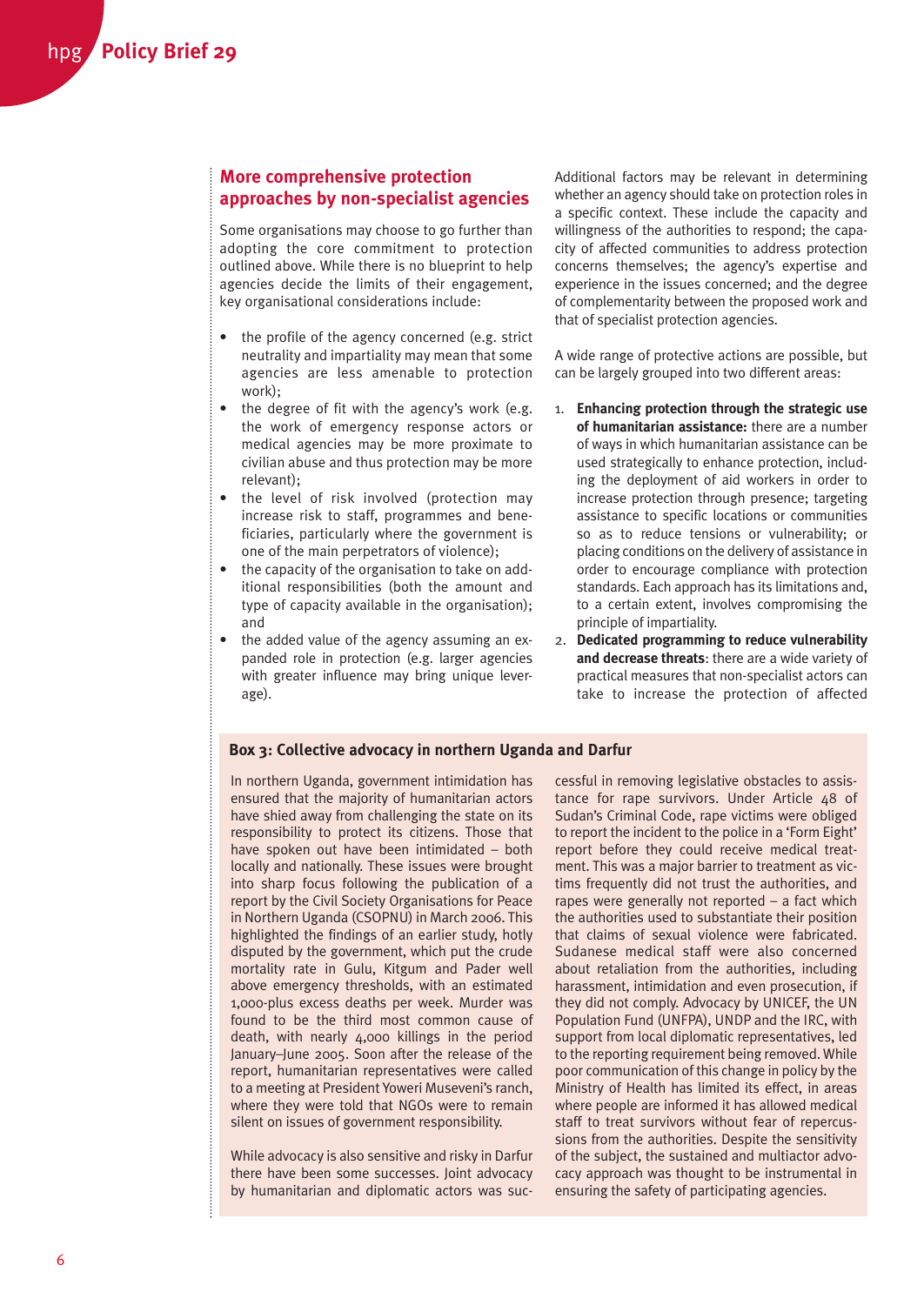populations. These can focus on decreasing the level of threat that communities face, or helping to reduce communities' vulnerability to threats. Monitoring, reporting and advocacy have become more common features of humanitarian action as humanitarian agencies seek to inform, encourage and facilitate protection by other actors in recognition of their lack of capacity to protect directly. While such activities can decrease the level of risk civilians face, care must be taken in light of concerns about the lack of professional standards, as well as associated risks to staff and programmes. Other approaches focus on reducing communities' vulnerability to threats through reducing people's exposure. Examples include providing information to assist people in making decisions about movement; facilitating dialogue between communities and protection actors; and providing income-generation activities so that more risky strategies can be avoided. It is important that the potential of community responses is not exaggerated: whilst there may be opportunities for people to avoid risk or mitigate its impact, these may be relatively insignificant in comparison to the scale of the overall threat they face.

# **Conclusion**

Protecting civilians from acute harm is very much a humanitarian concern, in that it seeks to preserve life and alleviate suffering. With increased recognition of the impact of crises on civilians, it is also a concern that humanitarians can no longer justifiably ignore. The increased prominence of protection in humanitarian action is therefore a welcome development as it has encouraged acknowledgment of the role that all aid agencies can play in helping to protect civilians from acute harm. However, for many non-specialist actors deciding whether and how to engage in protection has been an ad hoc and inconsistent process, and involvement has not been supported by the requisite standards, skills and capacity. Adopting a minimum 'core commitment' to protection may help to delineate roles and ensure that each organisation develops the capacity to analyse the risks facing affected communities, to adapt its programming so that it assists in keeping people safe and to support its staff in responding to abuses witnessed during its work.

Decisions on whether an agency should go beyond the core commitment to protection into these more comprehensive areas of activity must be weighed against considerations such as the level of fit with current agency activities, the capacity of the agency to take on new areas of activity, the added value of doing so and the potential risks to staff and programmes. For certain activities, this will require an interrogation of an agency's commitment to impartiality and neutrality. In that sense, protection can be understood as the point of interface between humanitarian actors and their political, military and human rights counterparts. Each agency has a minimum responsibility to incorporate protection concerns into their relief activities to minimise risks and help keep people safe.

The more issues of risk or civilian safety become guiding determinants of where and how agencies respond, the more flexibility may be required in terms of the principle of impartiality. Similarly, while a greater analysis of the dynamics of conflict may not challenge principles of neutrality, activities such as monitoring, reporting and advocacy certainly stretch the concept. This does not infer that each humanitarian agency undertakes dedicated protection activities. Protection programming requires specialist knowledge, skills and capacity, and these can only be acquired through major organisational commitment, sustained over time. It is neither appropriate nor realistic for every humanitarian organisation to develop this level of capacity.

As the number of agencies engaging in protection increases, so too does the need for dialogue between them. Non-specialist protection actors have tended to pursue interventions either at the international or the very local level, often sidestepping national authorities. These approaches are important, but care must be taken not to undermine the work of specialist actors as they encourage and support national authorities to adhere to their protection responsibilities. More discussion between non-specialist and specialist protection agencies is needed to understand how this delicate balance can be maintained. While non-specialist protection agencies must take seriously their role in protection, experienced protection actors and donors must also support their involvement by assisting with the development of tools and capacity.